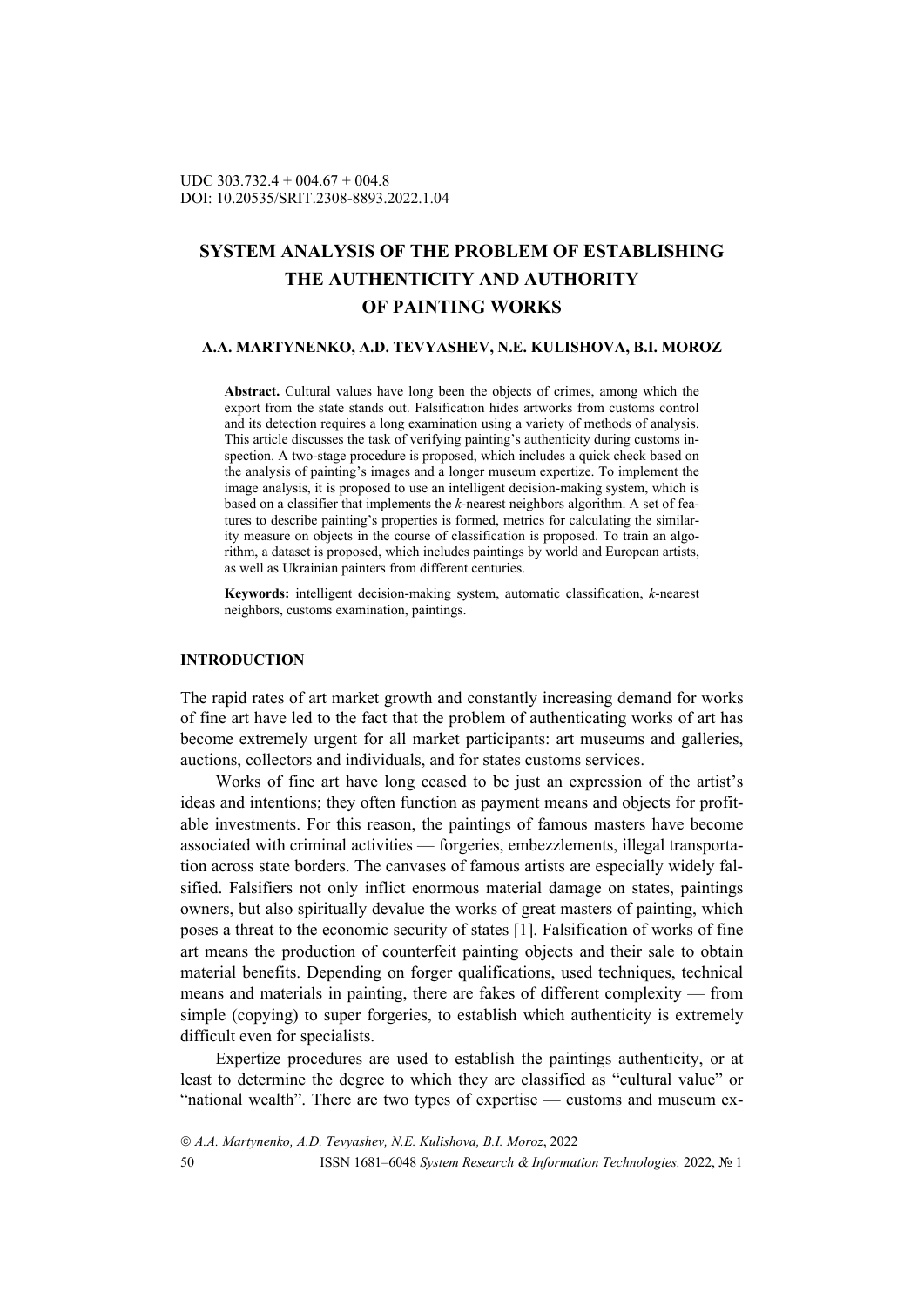pertise [2]. The purpose of the customs examination is to ensure economic security in the country. Customs expertise is strictly structured and has a hierarchy of goals, where dating is at the top, and rest of data obtained is additional and basic for the conclusion whether this work belongs to the appropriate category.

The ultimate goal of museum expertise is to establish the authenticity and authorship of a painting. Currently, four main methods of authenticating pictures are used: forensic, attributive, technological, complex [3].

The forensic method includes: studies of author's signature on the picture; examinations of painting author fingerprints; research of handwritten notes, signatures, imprints of seals (stamps) on reverse side of the picture; analysis of provenance reliability (the work ownership history from creation moment to present). Currently, the concept of provenance has expanded: it also includes a list of checks or invoices proving the fact of purchasing an item for a certain amount, expert assessments, history of participation in auctions, reproductions in books and catalogs, participation in exhibitions, as well as any references in relevant literature.

The attributional method consists in studying the art form details to find out the specifics of master individual style.

The technological method is implemented using various technical means of analysis: microscopic, *X*-ray spectral, macrophotography, as well as photography in ultraviolet and reflected infrared rays, etc. In the technological method of research, all elements of picture are analyzed: base, soil, paint layer, etc. From the obtained data, it is established that at various stages of his career, what certain primers, paints, varnishes, brushes the artist used. The results show that each artist has his own manner of "painting", his own special technique, and style. To increase reliability of making a decision on the paintings authenticity, a complex forensic, technological and art history expertise is used [4]. The practical use of complex examinations for paintings authentication requires not only involvement of highly qualified experts groups equipped with the necessary technical means, but also significant financial and time costs. A systematic solution to this problem is possible based on intelligent video analytics, machine learning methods and computational intelligence.

Taking into account the effect of time factor, we can say that the customs examination should be more efficient to ensure a quick decision on the possibility of exporting art object outside the state. Museum expertise is not so strictly limited in time, since it is not performed at border crossing points. Obviously, for customs examination, the choice of methods used is rather limited in terms of speed: these are variants of technological method based on photographing works of art in different lighting conditions (studio, infrared, ultraviolet, X-ray), macro photography. The rest of technological methods, as well as forensic, art history and attributive expertise cannot be promptly performed under conditions of customs control. Therefore, a two-stage procedure for establishing the authenticity and authorship of paintings is proposed (Fig. 1).

In this work, the first stage of the examination will be considered — the customs one, which is proposed to be implemented using one of technological methods, namely, photographing works of painting with high resolution under studio lighting conditions.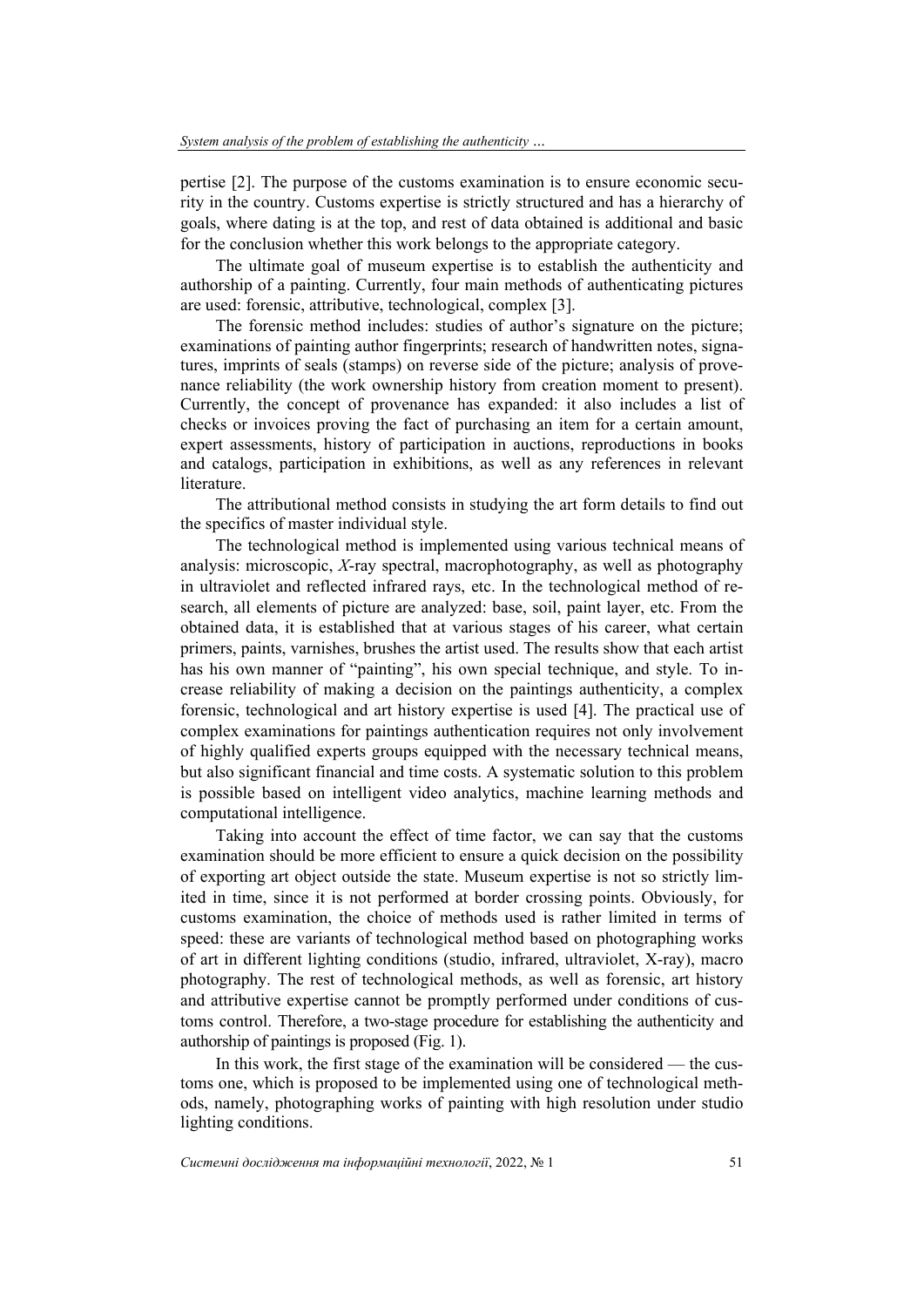



#### **ANALYSIS OF AREAS OF RESEARCH AND STATEMENT OF THE PROBLEM**

Currently, research in this area is carried out in several directions. One direction is more focused on the creation of new and improvement of existing devices that allow the analysis of materials and substances that forms an object of art [1–6].

Another area is directly related to technologies of image digitization and their analysis using statistics, signal processing, machine learning [7–10].

Deep neural networks, which have recently become popular, have also not remained outside the attention of scientists who are developing means for comparing, identifying, and authenticating pictures. The most effective were convolutional neural networks due to their ability to distinguish a large number of heterogeneous features in images [11–14]. A number of interesting solutions were found during the use of generative networks [15–18].

This work is devoted to the problem of automatic identification of cultural values, in particular, paintings using the intelligent decision support system (IDSS) [19]. A system oriented to work in real time must have high speed and high accuracy in solving the classification problem. For this, an approach based on the weighted *k*-nearest neighbour's algorithm is proposed, since for deep learning networks it is necessary to re-train if the value database is replenished by at least one object.

### **METHODOLOGY**

Formally, the classification problem can be presented as follows. There is a set of *n* objects

$$
I = \{i_1, i_2, \dots, i_l, \dots, i_n\}, l = \overline{1, n},
$$

each of them is characterized by a set of m features

$$
F = \{f_1, f_2, \ldots, f_q, \ldots, f_m\}, \quad q = 1, m.
$$

Features take values from a certain set

$$
C^{[f_q]} = \{c_1^{[f_q]}, c_2^{[f_q]}, \ldots, c_h^{[f_q]}, \ldots, c_p^{[f_q]}\}, \ \ h = 1, \ldots, p \ ,
$$

52 ISSN 1681–6048 *System Research & Information Technologies,* 2022, № 1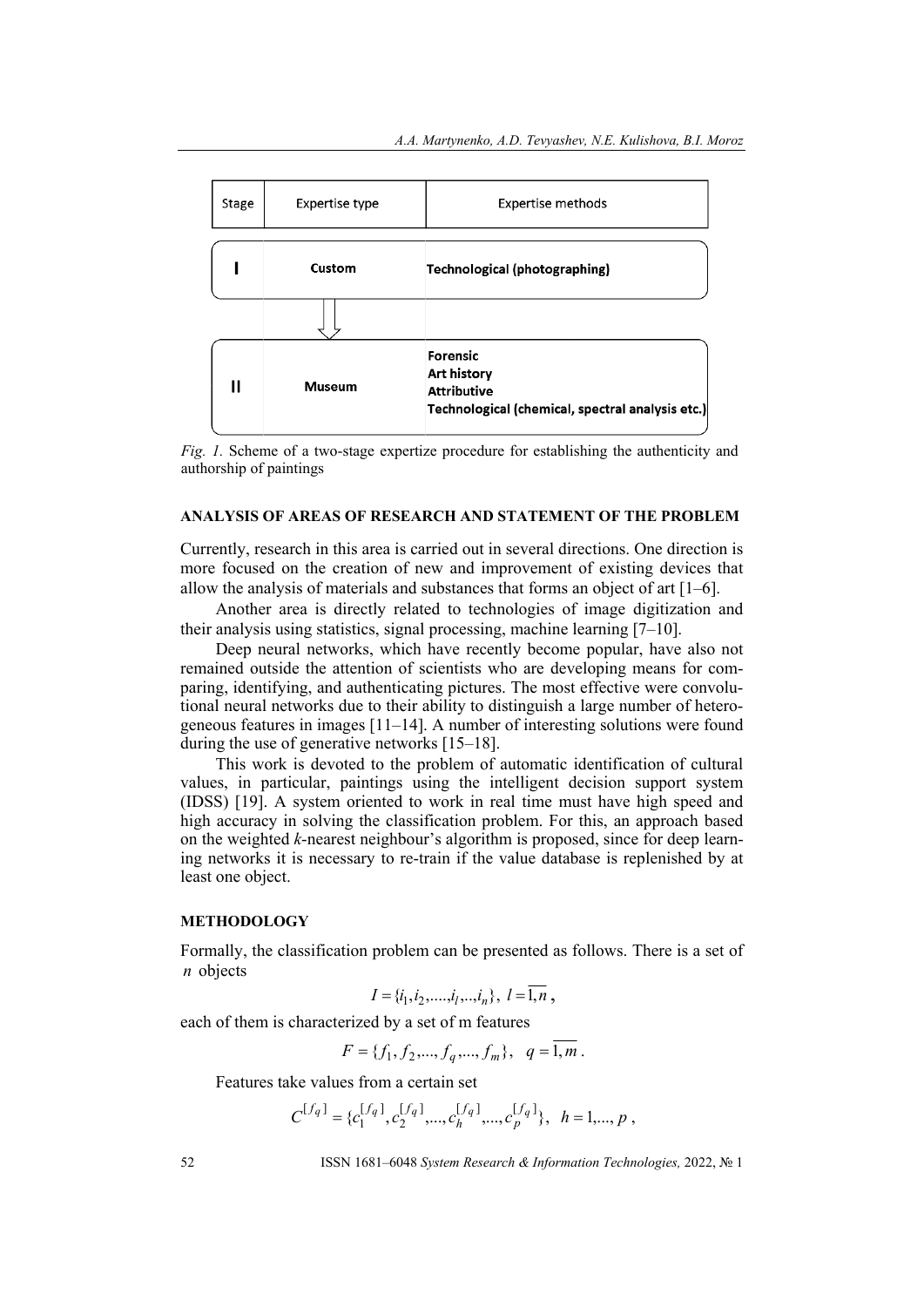where *p* is the number of possible discrete values of each feature.

One feature  $f_T$  is the target, its values for an objects set *I* make up a vector  $C^{[f_T]} = C_T$ . The classifier *G* learns by examples to establish relationships of the form

$$
G(F(I))=C_T,
$$

calculating the approximated values of the target feature  $\hat{C}_T$  such that the difference between the specified and approximated values will be minimal:

$$
d(C_T, \hat{C}_T) \to \min.
$$

A trained classifier allows calculating target attribute values for new objects  $I_{new} = \{i_{n+1}, i_{n+2}, ...\}$  in this way:

$$
G(F(I_{new}))=C_{TNew}.
$$

When identifying works of painting, the classification problem can be solved for several target attributes [11]:

 $-$  determination of painting artistic style with target attribute  $C_{T S_t v l e}$ ;

- determination of picture genre with target attribute  $C_{TGenre}$ ;
- defining the author with target attribute  $C_{TArtist}$ ;
- determination of picture creation time with target attribute  $C_{TTime}$ .

Obviously, the dataset used to solve the problem must include the appropriate attributes. If the artist's name is an attribute required for such datasets, then defining and marking up an art style requires the participation of highly qualified art historians. The markup of the painting genre is an even more difficult problem, so this attribute may not be present in all datasets, what should be taken into account when developing an intelligent decision-making system.

In this paper, it is proposed to solve the problem of classifying paintings by the attribute of creation time  $C_{TTime}$  (Fig. 2).



*Fig. 2.* Illustration of a painting classification system

As noted in [8], when marking up data, art critics often use information about the author's belonging to a particular artistic style — this increases the accuracy of identification. Therefore, it is possible to single out global and local characteristic features necessary to recognize the painting author and, accordingly, the time of the painting (Fig. 3).



*Fig. 3.* Scheme of paintings classification based on global and local features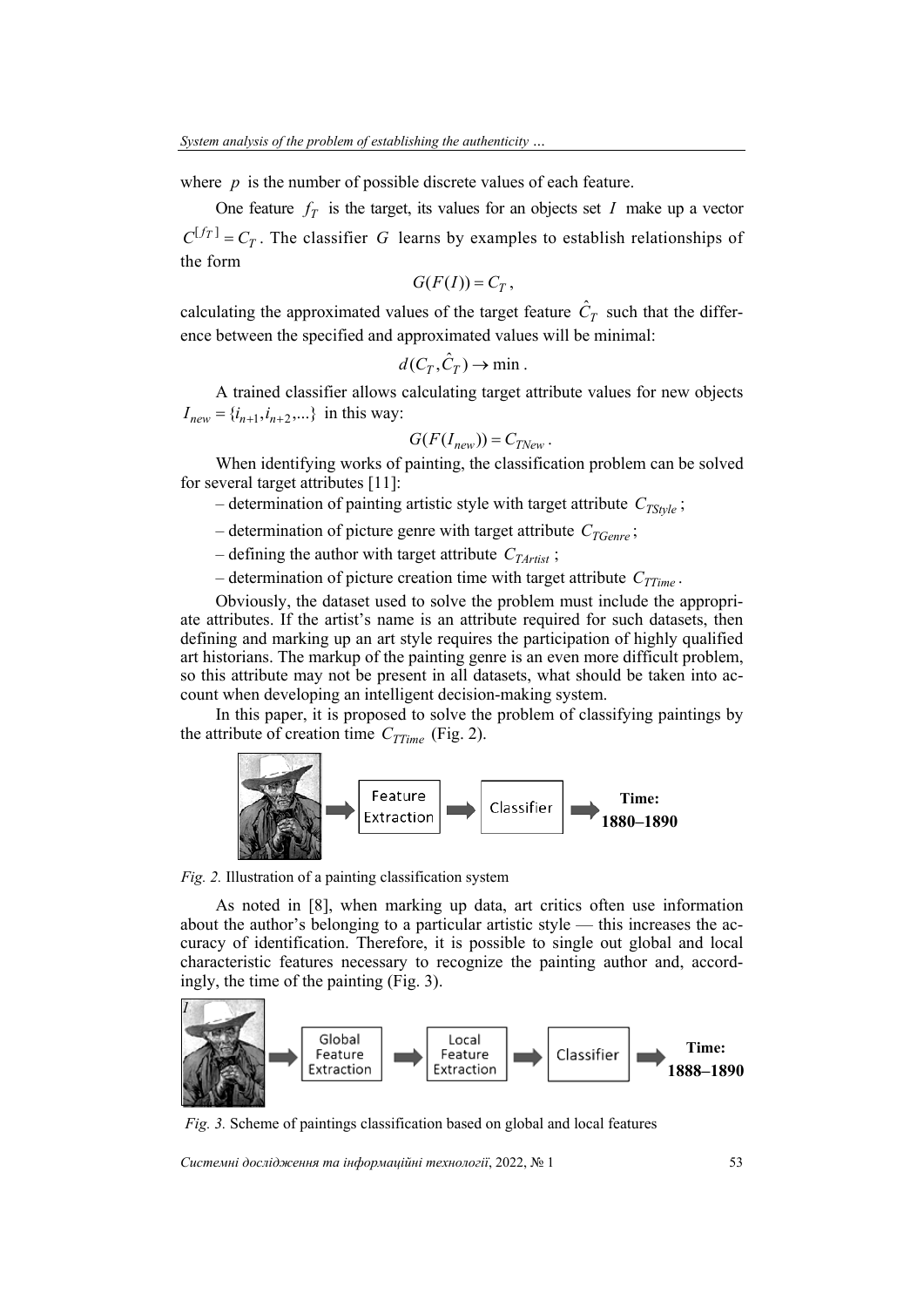During their creative activity, many artists have changed the artistic manner of writing, moved from one style to another, so the use of signs that can characterize the artistic style will be useful. In the datasets that are currently used in the development of automatic classification systems, the following styles are most often considered: abstract expressionism, baroque, constructivism, cubism, impressionism, neo-classical, pop art, post-impressionism, realism, renaissance, romanticism, surrealism, symbolism [8]. In this work, the artistic style will be considered as one of the auxiliary attributes.

#### **FEATURE EXTRACTION**

To describe the general properties of a painting, data on color and structural properties inherent in the entire image are most often used. To form sets of such data, many different algorithms and descriptors are used: wavelet transforms, Radon, Hough, Fourier, Chebyshev transforms and their combinations [7]; Gabor filters; Local Binary Patterns (LBP); SIFT detectors [20]; textural features; first 4 moments; multidimensional histograms; edge statistics features, etc. [8]. In particular, it is by the first 4 moments and by edges, the Impressionists's works can be classified unambiguously. Contour markers convey information about brush strokes style that is specific to each artist, which makes Impressionism, stand out in comparison with other styles.

Surrealist paintings can be described more informatively with the help of contour and object statistics, which reflects the presence of significant "empty" areas in their works.

In [7] it is noted that the use of color data in descriptors compilation increases the classification accuracy by 18,1%. However, researchers most often work with color data in RGB representation, since this color space describes signals from image capture and displaying devices. In this work, it is also proposed to use the CIELab color space [21], since it is focused on the unambiguous description of visual stimuli in accordance with human vision.

Thus, the following set of global picture descriptors is proposed:

1. Local Binary Patterns (LBP) [22] for describing texture properties. In this work, an LBP implementation is used within a neighborhood of 20 pixels and with a radius of 2 pixels.

2. Color modification of LBP to describe the color properties of the texture. LBPs are calculated in R, G, B and CIEL, CIEa, CIEb color channels. The results are combined using concatenation to form a multivariate histogram for each image.

3. The first 4 points — mean, standard deviation, skewness, and kurtosis, calculated in the directions of 0, 45, 90, 135 degrees. Moments are calculated along the "stripes" in the image in several specified directions. A 3-bin histogram is plotted for each obtained data vector.

4. Tamura's textural features are roughness, contrast, directionality, linearity, roughness and regularity.

The texture roughness characterizes main details dimensions that form the image. Its estimate is based on average values calculation within neighborhood of pixels:

$$
A_k(x, y) = \sum_i \sum_j \frac{b(i, j)}{2^{2k}},
$$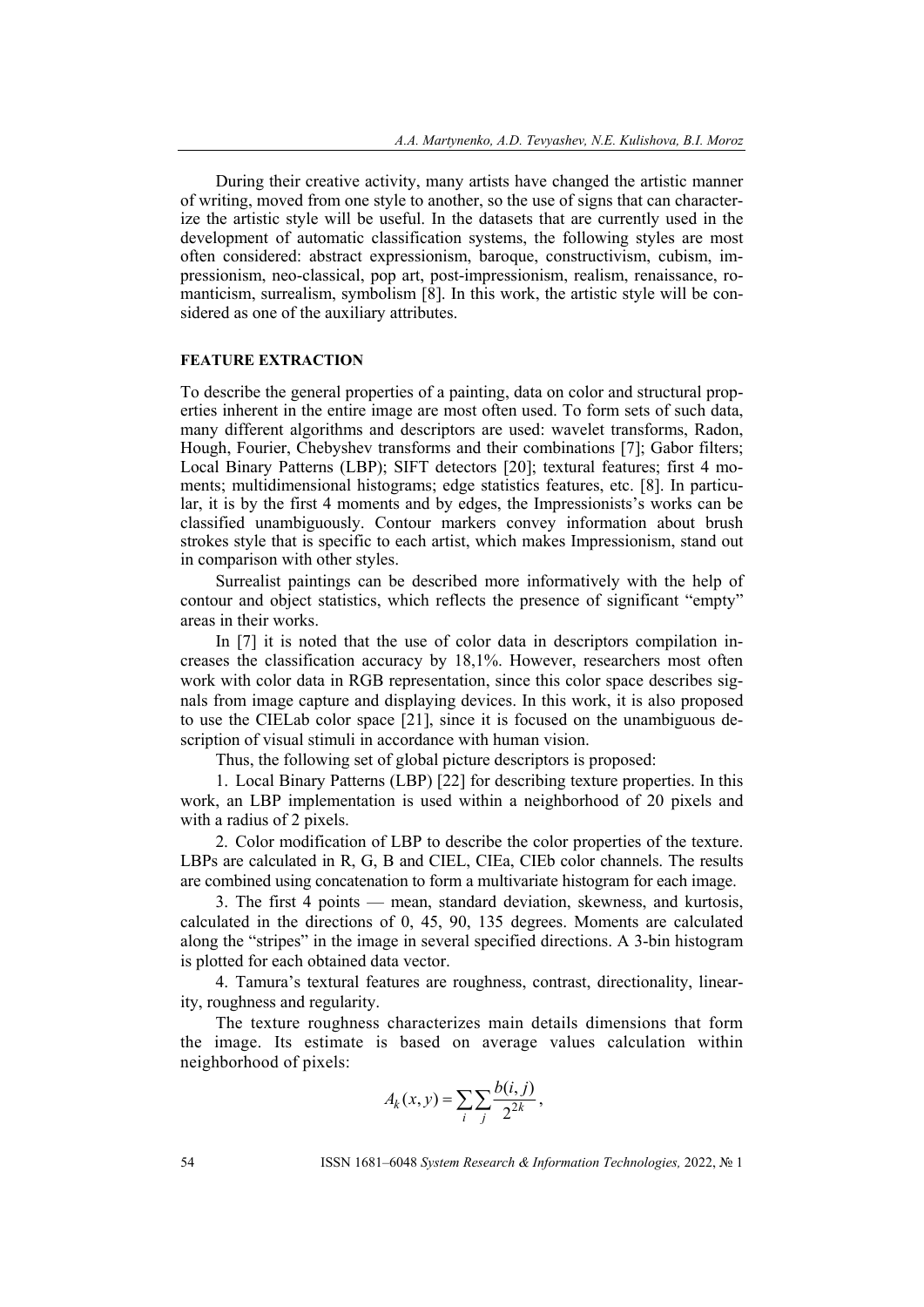where  $b(i, j)$  is brightness of pixel with  $i, j$  coordinates;  $k$  is neighborhood size; the texture roughness is then

$$
E_k(x, y) = A_k(x, y) - A_k(x', y), \ \ x' \neq x \ .
$$

The texture contrast is estimated based on fourth moment  $\mu_A$  relative to mathematical expectation and variance  $\sigma^2$  within neighborhood:

$$
C_k(x, y) = \frac{\sigma}{(\alpha_4)^{0, 25}},
$$

where  $\alpha_4 = \frac{\mu_4}{\sigma^4}$  $\alpha_4 = \frac{\mu_4}{4}$  — kurtosis.

The texture directivity is estimated based on quantized edge directions histogram  $H_{dir}(a)$  :

$$
D_k(x, y) = 1 - r n_{\text{peaks}} \sum_p \sum_{a \in w_p} (a - a_p)^2 H_{\text{dir}}(a) ,
$$

where  $n_{\text{peaks}}$  is peaks number;  $a_p$  — peak angular direction;  $r$  — coefficient that depends on quantization of angles levels  $a_p$ ;  $a_p = \arctan \frac{\Delta x}{\Delta y}$  $a_p$  = arctan  $\frac{\Delta x}{\Delta y}$  calculated with

Pruitt contour detector.

Linear similarity  $L_k(x, y)$  is evaluated as average coincidence of edge directions that match in pixels pairs separated by a distance along the edge direction in each pixel.

Texture regularity is a generalized feature defined as

 $R_k(x, y) = 1 - r(\sigma_{coarseness} + \sigma_{contrast} + \sigma_{directionality} + \sigma_{linelikeness}),$ 

where  $\sigma_{coarseness}$ ,  $\sigma_{contrast}$ ,  $\sigma_{directionality}$ ,  $\sigma_{linelikeness}$  are standard deviations for each feature.

Roughness summarizes contrast and roughness of texture as follows:

Roughness<sub>k</sub>
$$
(x, y) = E_k(x, y) + C_k(x, y)
$$
.

5. Radon transform features, calculated for angles of 0, 45, 90, 135 degrees and then combined into 5-pocket histograms.

6. Haralik's textural features — contrast, correlation, entropy, energy and homogeneity. They are calculated based on the contingency matrix

$$
P(i, j) = \frac{\neq [(p_1, p_2) \in I | (p_1 = i) \land (p_2 = j)]}{\neq I},
$$

where  $p_1, p_2$  are pixels belonging to image.

Then contrast will be defined as

$$
C_H(x, y) = \sum_{i,j} (i - j)^2 p(i, j);
$$

the correlation is as follows:

$$
Corr_H(x, y) = \sum_{i,j} \frac{(i - \mu_i)(j - \mu_j)p(i, j)}{\sigma_i \sigma_j},
$$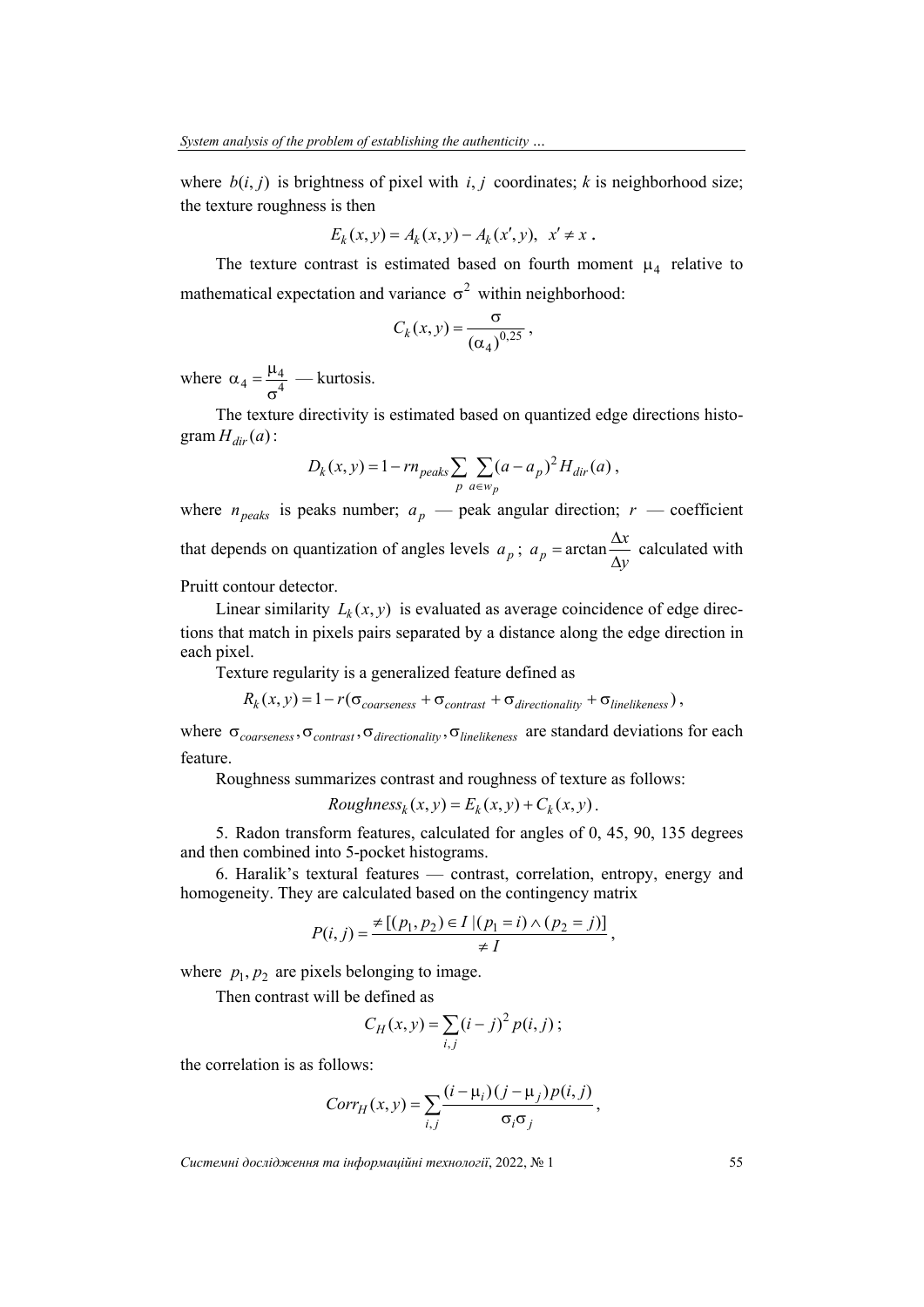entropy:

$$
Entropy_H(x, y) = \sum_{i} \sum_{j} p(i, j) \log_2 p(i, j),
$$

energy:

Energy<sub>H</sub>
$$
(x, y) = \sum_i \sum_j p(i, j)^2
$$
.

7. Palette redundancy [9]:

$$
M_B = \frac{H_{\text{max}} - H_{RGB}}{H_{\text{max}}},
$$

where  $H_{\text{max}}$  is maximum image entropy, which for 8-bit color coding is  $8 \times 3 = 24$ ;  $H_{RGB}$  — entropy calculated for individual *R*, *G*, *B* channels.

It is proposed to describe features of individual areas of image, individual details using local descriptors, which include:

1) euler's number, minimum, maximum, median, mathematical expectation, variance for each object;

2) SIFT descriptor, built for gray level images, and images in RGB and CIELab color spaces.

The result of local features selection are descriptors in form of multidimensional vectors.

### **CLASSIFICATION OF PICTURES IMAGES**

A wide variety of artistic techniques, styles, colors that artists use when creating paintings, leads, when developing an intelligent decision-making system, to the need to implement such a classifier that will be highly adaptable as new samples become available, and will also allow objects to be compared using a large set very dissimilar features. In [7], a comparison of such classification methods as weighted *k*-nearest neighbors method and SVM was made. The comparison showed that weighted *k*-nearest neighbors method provides an increase in classification accuracy by about 15–20% compared to SVM.

#### **Weights determination**

To calculate weights, it is proposed to use two basic approaches:

1. Assigning weights in accordance with information gain criterion, which is calculated on class-based entropy basis for attribute values:

$$
W_E(f_i) = -\sum_{c=1}^C p_c \log_2(p_c),
$$

where  $p_c$  is number of objects with a feature value  $f_i$  and that belonging to class *c* .

2. Assignment of weights in accordance with the Fischer method:

$$
W_F = \frac{\sum_{c=1}^{C} p_c (\mu_c - \mu)^2}{\sum_{c=1}^{C} p_c \sigma_c^2},
$$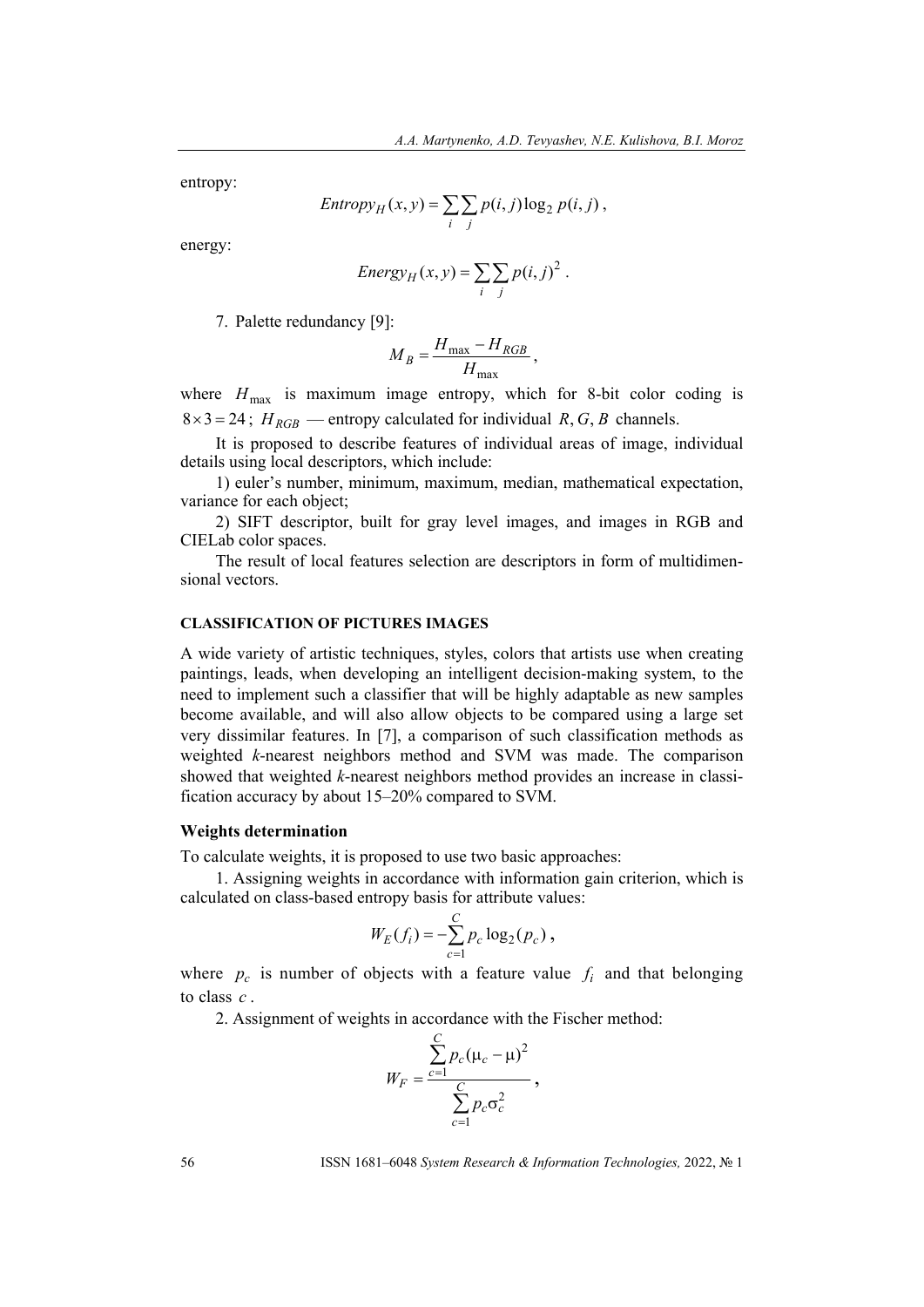where  $\mu_c$ ,  $\sigma_c^2$  is mathematical expectation and standard deviation of data points belonging to class  $c$  for a specific attribute;  $\mu$  is global mathematical expectation for all data points for a particular attribute.

#### **Metrics used**

To build a classifier, can use a variety of metrics, for example, Euclidean distance, Hamming distance, Mahalanobis, Minkowski, or Chebyshev distances. However, the use of each metric is associated with peculiarities of internal data structure or algorithm properties. These factors can lead to a significant decrease in classification accuracy. The Chebyshev metric will be more useful when comparing objects by the same attribute. To determine Mahalanobis distance, it is necessary to calculate observations covariance matrix, which for considered problem becomes is a laborious task. In addition, due to significant patterns data heterogeneity, the Mahalanobis metric will reduce classification accuracy due to covariance matrix "blurring" over entire data volume.

Thus, in this problem of classifying pictures using weighted *k*-nearest neighbors algorithm, it is proposed to use Euclidean distance

$$
d(f_i, f_j) = \sqrt{(f_{i1} - f_{j1})^2 + ... + (f_{in} - f_{jn})^2} = ||f_i - f_j||,
$$

weighted Euclidean distance

$$
d(f_i, f_j) = \sqrt{\lambda_1 (f_{i1} - f_{j1})^2 + \dots + \lambda_n (f_{in} - f_{jn})^2}.
$$

Hamming distance

$$
d(f_i, f_j) = \sum_{l=1}^{n} |f_{il} - f_{jl}|
$$

and the Minkowski distance

$$
d(f_i, f_j) = \left(\sum_{l=1}^n |f_{il} - f_{jl}|^p\right)^{1/p},
$$

where  $f_i, f_j$  are vectors of attribute values for compared objects  $i, j$ ;  $f_{il}, f_{jl}$  — values of *l* -th attribute for objects *i*, *j* being matched.

Obviously, all attribute values must first be normalized so that the condition

$$
f_{il} \in [0,1], i = 1,...,n; l = 1,...,m
$$

now for each object  $i_n$ , which is characterized by a vector of features  $f_i$ , the degree of similarity with a certain class  $c_T$  is calculated in accordance with equation

$$
M_{i,c_T} = \frac{1}{\min(d_{i,c_T}) \sum_{i=1}^{n} \frac{1}{\min(d_{i,c_T})}}.
$$

## **Dataset for experimental research**

The activities of many museums now also include the digitization of stored valuables to provide wider user access. Therefore, number of art databases now totals dozens, each with thousands of images [11, 23–28]. There are databases contain-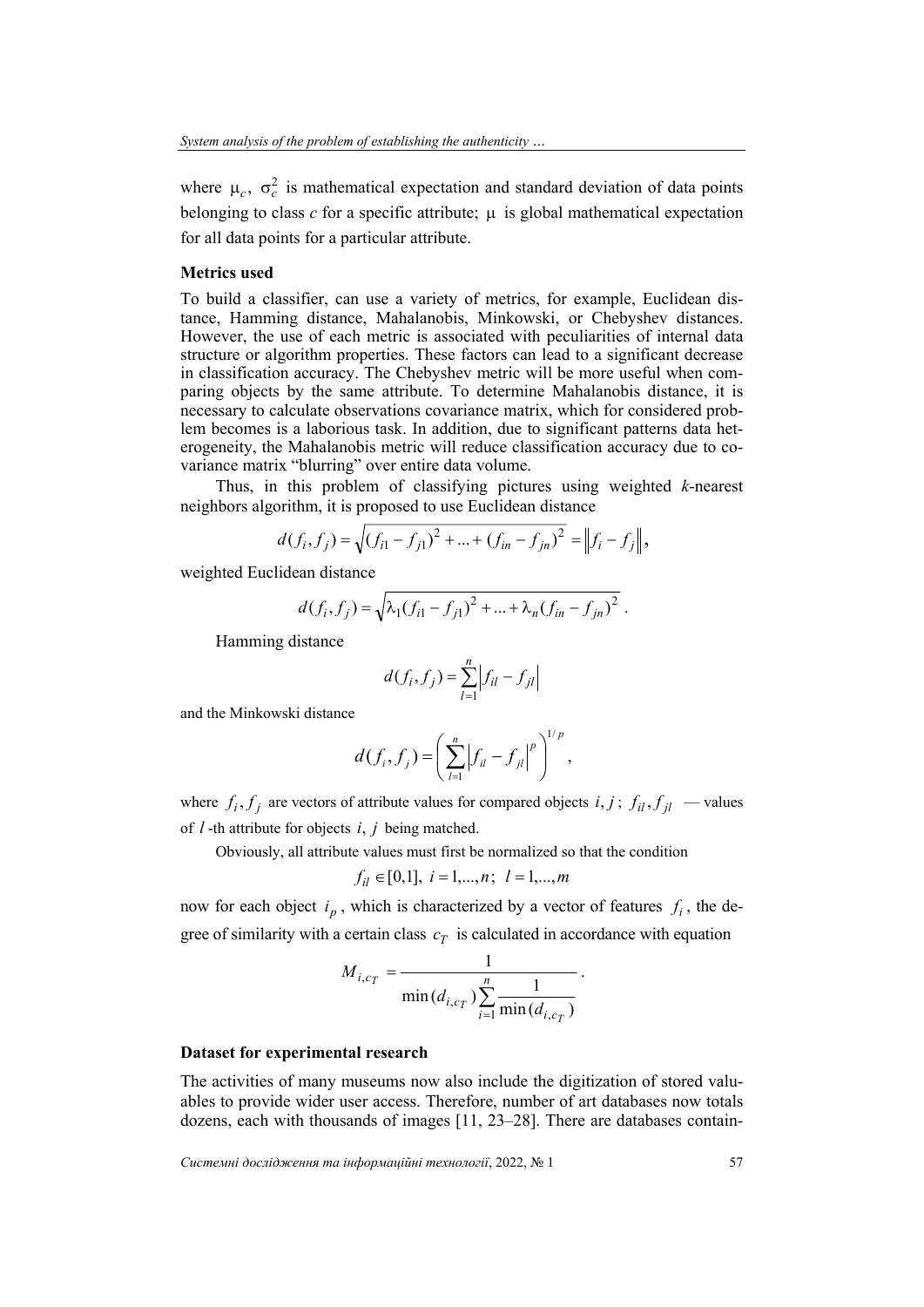ing mainly classical works. Others, on the contrary, are focused on contemporary art. Still others represent different eras and artistic styles.

In this work, it is proposed to use a small-sized dataset [29] with open access. This set contains works by 50 artists who worked at different times — from the 15th to the 20th century. Their works are ranked among a variety of artistic styles: Impressionism, Post-Impressionism, Northern Renaissance, Baroque, Romanticism, Symbolism, Realism, Surrealism, Byzantine art, etc.

When studying the possibility of automatic identification of art values in our country, it is important to take into account the historical context. It so happened that for a long time access to works of world-famous artists was closed to Ukraine, here it is much more likely that you can find paintings by Russian and Ukrainian masters who worked in the 18–20 century in the appropriate artistic style. Therefore, the set [29] was supplemented with images of paintings by Russian artists of the 17–19th century in the styles of romanticism, classicism, realism [30]. These images were obtained from the official portal of the Hermitage Museum, and data on the artists — in Wikipedia. It is important to note that a considerable number of paintings are not attributed by author, but they also have art value and may be subject to identification by style.

In addition, dataset also includes paintings by Ukrainian artists of the 19th and 20th centuries, obtained from the portal of the National Art Museum of Ukraine [31].

#### **CONCLUSIONS**

The paper considers the problem of paintings automatic identification using an intelligent decision support system (IDSS). The authors proposed a solution in the form of a classifier based on a weighted *k*-nearest neighbor's algorithm.

The paper proposes a set of local and global features can be used to attribute objects to be classified. The set of features includes color, texture, statistical and other characteristics.

To calculate weights for *k*-nearest neighbors algorithm implementation, it is proposed to use the Fisher method, as well as information gain criterion. In the algorithm for similarity measure calculating, authors proposes to use several metrics: Euclidean, weighted Euclidean metrics, Minkowski and Hamming metrics.

As a dataset for experimental research, it was proposed to use a set includes works by famous world and European artists, as well as supplemented by paintings by Russian and Ukrainian masters.

### **REFERENCES**

- 1. А. Mironova, F. Robache, R. Deltombe, R. Guibert, L. Nys, and M. Bigerelle, "Digital Cultural Heritage Preservation in Art Painting: A Surface Roughness Approach to the Brush Strokes", *Sensors*, 20, 6269, 2020. doi:10.3390/s20216269.
- 2. K. Zreik and N. Bouhai, "Post-digital design: The Hyperheritage project", in *Proceedings of the SHoCK—Sharing of Computable Knowledge*; A. Fioravanti, S. Cursi, S. Elahmar, S. Gargaro (Eds.); eCAADe 35: Rome, Italy, 2017, pp. 49–54.
- 3. W.S. Elkhuizen et al., "Comparison of three 3D scanning techniques for paintings, as applied to Vermeer's 'Girl with a Pearl Earring'", *Herit. Sci.*, 7, 89, 2019.
- 4. M.J.W. Van Hengstum et al., "Development of a high resolution topography and color scanner to capture crack patterns of paintings", *Proceedings of the EUROGRAPHICS Workshop on Graphics and Cultural Heritage, Vienna, Austria, 12–15 November 2018*, pp. 11–20.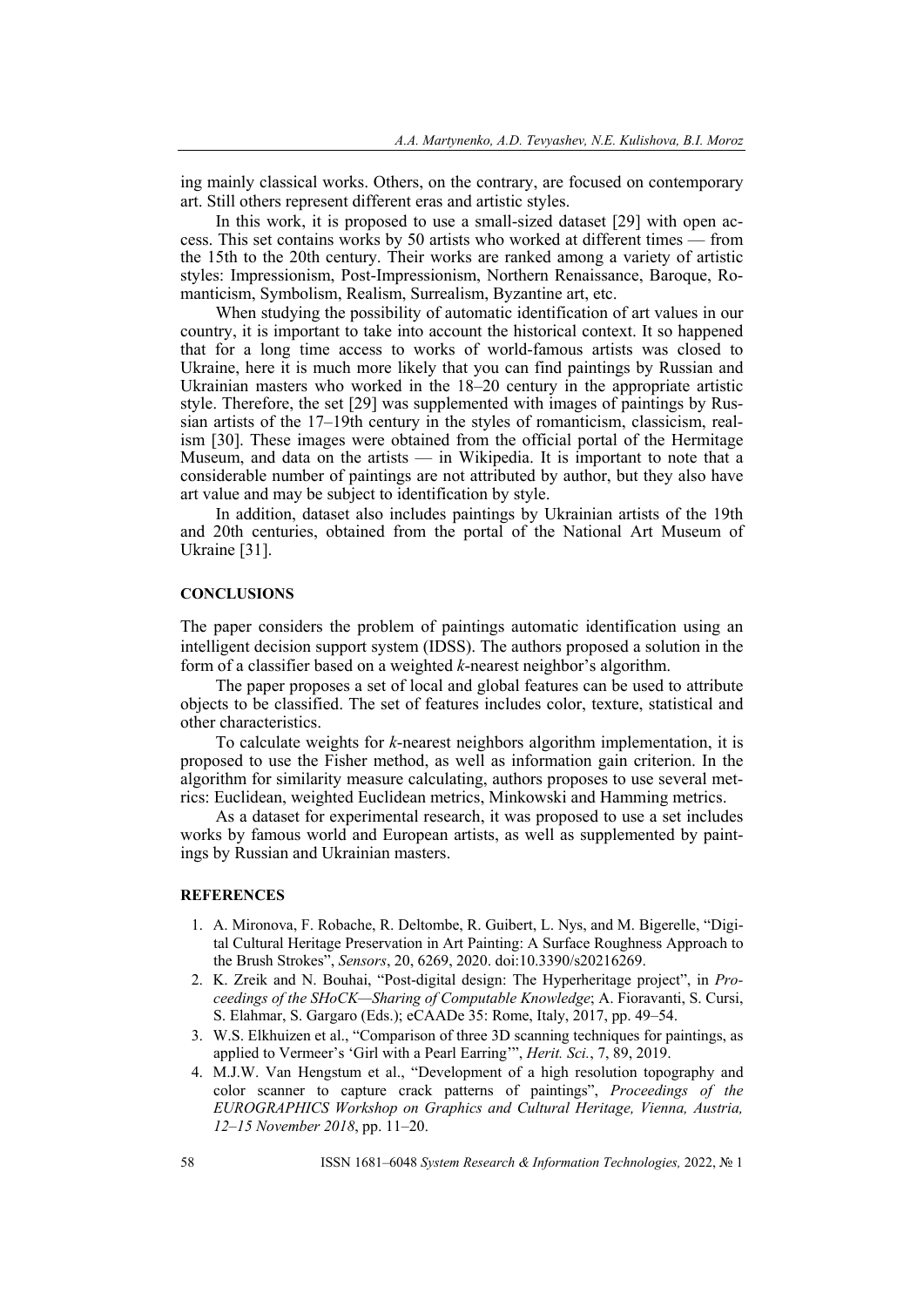- 5. C.-C. Carbon and V.M. Hesslinger, "On the nature of the background behind Mona Lisa", *Leonardo*, 48, pp. 183–184, 2015.
- 6. G.J.A.M. Eumelen, E. Bosco, A.S.J. Suiker, A. van Loon, and P.D. Iedema, "A computational model for chemo-mechanical degradation of historical oil paintings due to metal soap formation", *J. Mech. Phys. Solids*, 132, 103683, 2019.
- 7. L. Shamir, T. Macura, N. Orlov, M.D. Eckley, and I.G. Goldberg, "Impressionism, Expressionism, Surrealism: Automated Recognition of Painters and Schools of Art", *ACM Transactions on Applied Perception*, vol. 7 (2), pp. 1–18, 2010.
- 8. F.S. Khan, S. Beigpou, J. Van de Weijer, and M. Felsberg, "Painting-91: a large scale database for computational painting categorization", *Machine Vision and Applications*, 25(6), pp. 1385–1397, 2014. Available: https://doi.org/10.1007/s00138- 014-0621-6
- 9. D. Wang and Y. Chen, "Calculation and Application of Xin'an Painting School Art Style Model", *ICAITA*, 1651, 012033, 2020. doi: 10.1088/1742-6596/1651/1/012033.
- 10. L. Liu, J. Chen, P. Fieguth, G. Zhao, R. Chellappa, and M. Pietikäinen, "From BoW to CNN: Two decades of texture representation for texture classification", *Int. J. Comput. Vis.*, 127, pp. 74–109, 2019.
- 11. B. Saleh and A. Elgammal, "Large-scale Classification of Fine-Art Paintings: Learning The Right Metric on The Right Feature", *Digital Art History*, no. 2, 2016. Available: https://doi.org/10.11588/dah.2016.2.23376
- 12. V. Balntas, K. Lenc, A. Vedaldi, and K. Mikolajczyk, "HPatches: A benchmark and evaluation of handcrafted and learned local descriptors", *IEEE Conference on Computer Vision and Pattern Recognition (CVPR), 2017*.
- 13. X. Zang, F.X. Yu, S. Karaman, and Sh.-F. Chang, "Learning discriminative and transformation covariant local feature detectors", *IEEE Conference on Computer Vision and Pattern Recognition (CVPR), 2017*.
- 14. K. He, Y. Lu, and S. Sclaroff, "Local descriptors optimized for average precision", *IEEE Conference on Computer Vision and Pattern Recognition (CVPR), 2018*.
- 15. R. Srinivasan and K. Uchino, *Quantifying Confounding Bias in Generative Art: A Case Study*. Available: arXiv: 2102.11957v1 [cs.CY] 23 Feb 2021.
- 16. A. Elgamma, B. Liu, M. Elhosein, and M. Mazzone, "Can: Creative adversarial networks, generating "art" by learning about styles and deviating from style norms", *International Conference on Computational Creativity (ICCC), 2017*.
- 17. M. Sung, *The ai renaissance portrait generator isn't great at painting people of color*. 2019. Available: https://mashable.com/article/ai-portrait-generator-pocs/
- 18. W.R. Tan, Ch.S. Chan, and K. Tanaka, "ArtGAN: Artwork synthesis with conditional categorical GANs", *2017 IEEE International Conference on Image Processing (ICIP),* 2017, pp. 3760–3764. doi: 10.1109/ICIP.2017.8296985.
- 19. A. Martynenko, V. Moroz, and I. Nulina, "An intelligent decision support system for cultural property identification", *Computer-IntegratedTechnologies: Education, Science, Production*, 39, pp. 78–82, 2020. Available: http://cit-journal.com.ua/ index.php/cit/article/view/126
- 20. D.G. Lowe, "Object recognition from local scale-invariant features", *Proceedings of the International Conference on Computer Vision*, 2, pp. 1150–1157, 1999. doi: 10.1109/ICCV.1999.790410
- 21. M.D. Fairchild, *Color Appearance Models*. John Wiley and Sons, 2005, 340 р.
- 22. Z. Guo, L. Zhang, and D. Zhang, "A completed modeling of local binary pattern operator for texture classification", *IEEE Trans. on Image Processing*, vol. 19, issue 6, pp. 1657–1663, 2010.
- 23. *WikiArt. Visual art encyclopedia*. Available: https://www.wikiart.org/en/
- 24. *Arkyves*. Available: http://arkyves.org/
- 25. *Art UK*. Available: https://artuk.org/
- 26. *Artsy*. Available: https://www.artsy.net/
- 27. *Behance*. Available: https://www.behance.net/
- 28. *Artnet*. Available: https://www.artnet.com/
- 29. *Kaggle*. Available: https://www.kaggle.com/ikarus777/best-artworks-of-all-time/tasks